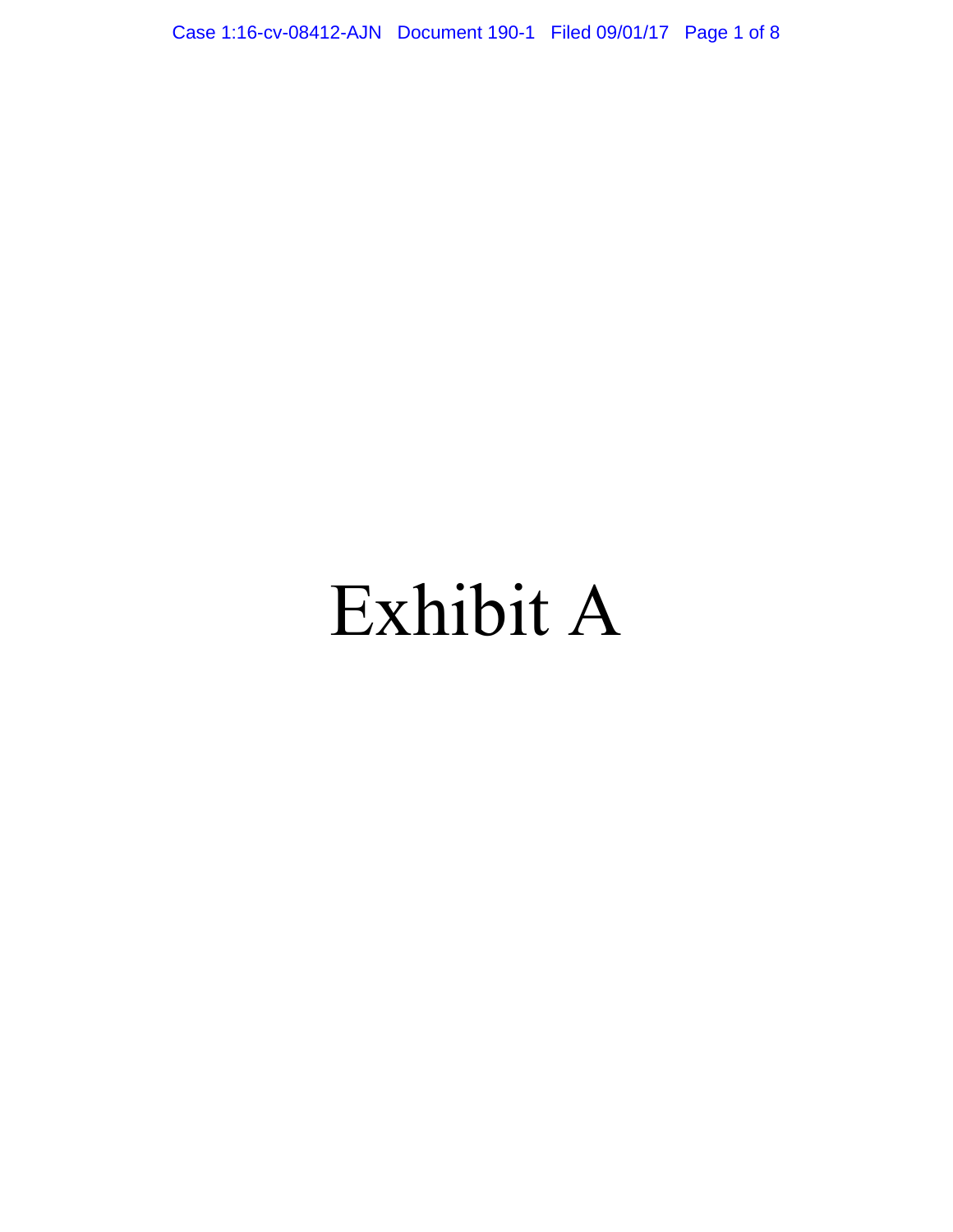## $M$  AYER  $\cdot$  BROWN

Mayer Brown LLP 1999 K Street, N.W. Washington, D.C. 20006-1101

Main Tel +1 202 263 3000 Main Fax +1 202 263 3300 www.mayerbrown.com

Direct Tel +1 202 263 3220 Direct Fax 202 263 5220

Andrew J. Pincus

apincus@mayerbrown.com

June 1, 2017

### **VIA FEDERAL EXPRESS**

United States Attorney General and State and Territory Officials Indentified in the Attached Exhibit A

#### **CAFA Notice of Proposed Class Action** Re: **Settlement**

Ferrick v. Spotify USA Inc., No. 1:16-CV-08412-A.JN

Dear Sir or Madam:

I am counsel to the defendant, Spotify USA Inc., in the putative class action captioned Ferrick v. Spotify USA Inc., No. 1:16-CV-08412-AJN, in the United States District Court for the Southern District of New York. In accordance with the Class Action Fairness Act of 2005 ("CAFA"), 28 U.S.C. § 1715, please find enclosed information relating to the proposed settlement of this putative class action.

The enclosed CD contains the following materials as required by CAFA:

- A. Class Action Complaint;
- B. Consolidated Class Action Complaint;
- C. Amended Class Action Complaint;
- D. Order Granting Joint Stipulation and Amending Case Caption;
- E. Settlement Agreement
	- 1. Exhibit  $A Class Notice$
	- 2. Exhibit  $B -$  Postcard Notice
	- 3. Exhibit C Publication Notice
	- 4. Exhibit  $D Claim Form$
	- 5. Exhibit E Royalty Claim Form
- F. Plaintiffs' Notice of Unopposed Motion for Preliminary Approval of Settlement;
- G. Memorandum of Law in Support of Plaintiffs' Unopposed Motion for Preliminary Approval of Settlement;
- H. Declaration of Steven G. Sklaver in Support of Plaintiffs' Unopposed Motion for Preliminary Approval of Settlement;
- I. Declaration of Marian Dicus in Support of Plaintiffs' Motion for Preliminary Approval of Class Action Settlement RE: Adequacy of Notice Program;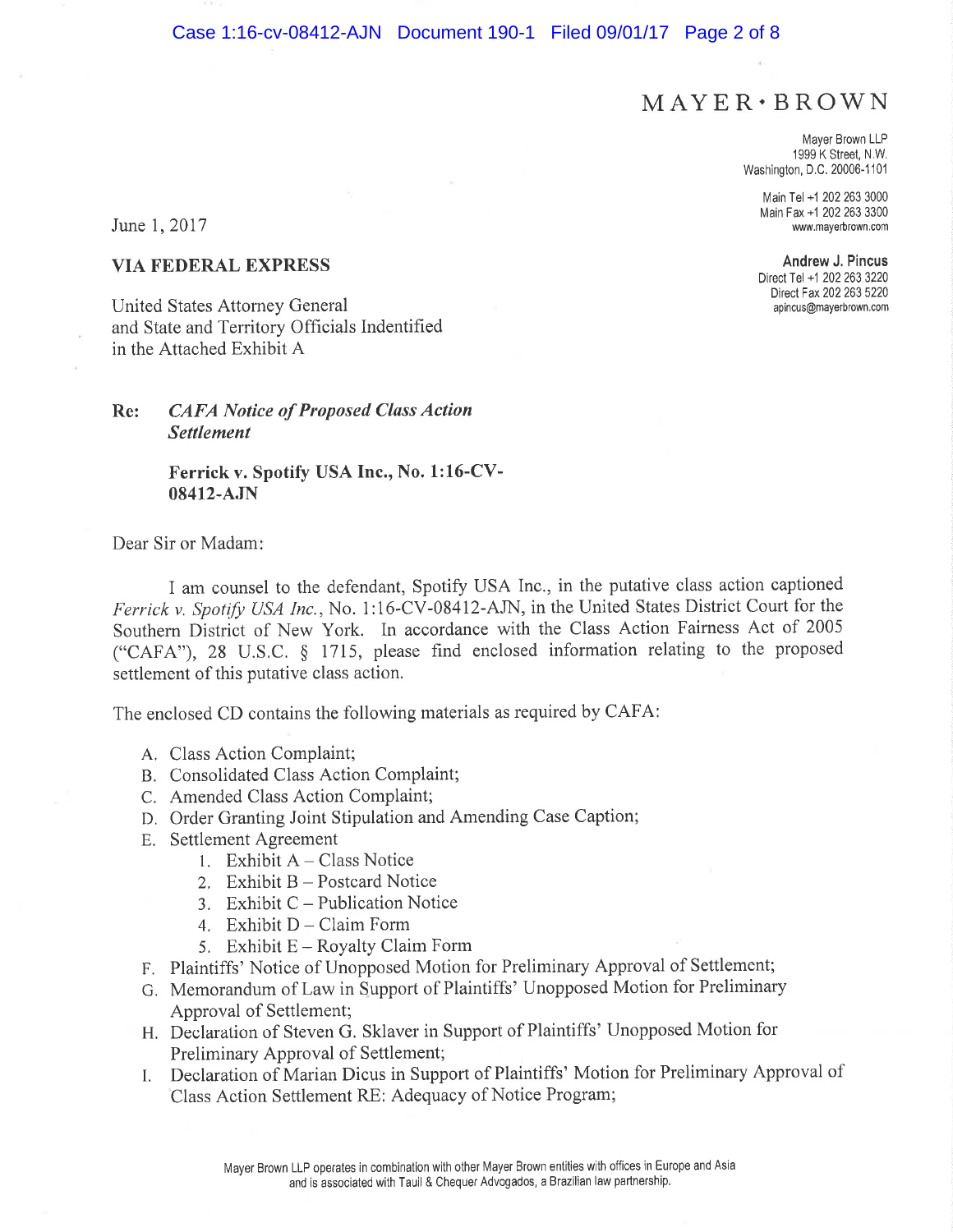June 1, 2017 Page 2

- J. Declaration of Hon. Layn Phillips (Ret.) in Support of Plaintiffs' Motion for Preliminary Approval of Settlement;
- K. Declaration of Stephen Cirami regarding Notice Plan and Settlement Administration;
- L. Joint Letter Addressed to Judge Alison J. Nathan Regarding Preliminary Approval of Settlement:
- M. [Proposed] Order Granting Plaintiffs' Unopposed Motion for Preliminary Approval of Settlement.
- N. Order of May 31, 2017 adjourning June 2, 2017 conference.

The above documents, as well as all filings in these actions, are available electronically via the federal Public Access to Court Electronic Records ("PACER") system, available at http://www.pacer.gov.

The proposed settlement may affect class members throughout the United States and in one or more U.S. territories. It is not feasible to provide information regarding the names or locations of all affected class members in conjunction with this notice or the estimated percentage of class members that reside in each State and their respective proportionate share of the claims at this time.

There currently are no scheduled judicial hearings concerning the proposed settlement.

Should you have any questions regarding this notice or any of the enclosed information, please feel free to contact me at the above postal address, email address, or telephone number.

Sincerely. Andrew J. Pincus

Enclosures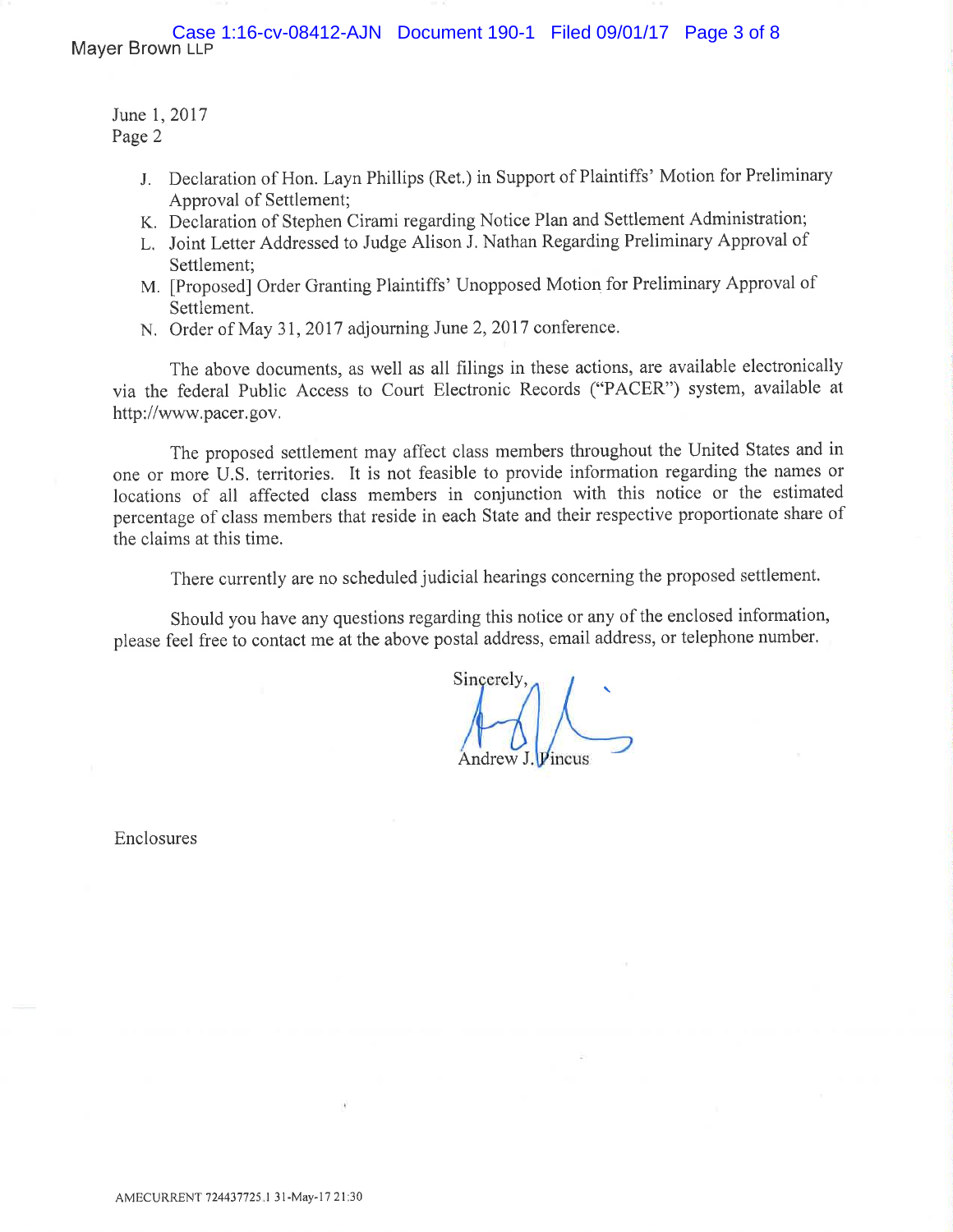#### Case 1:16-cv-08412-AJN Document 190-1 Filed 09/01/17 Page 4 of 8

Attorney General for Alabama 501 Washington Avenue Montgomery, AL 36104 (334) 242-7300

Attorney General for Arkansas 323 Center St., Suite 200 Little Rock, AR 72201 (501) 682-2007

CAFA Coordinator Office of the Attorney General Consumer Law Section 455 Golden Gate Ave., Suite 11000 San Francisco, CA 94102 (415) 703-5500

Attorney General for Connecticut 55 Elm St. Hartford, CT 06106 (860) 808-5318

> Attorney General for DC 441 4th St. NW Washington, DC 20001 (202) 727-3400

Attorney General for Georgia 40 Capitol Square SW Atlanta, GA 30334 (404) 656-3300

Attorney General for Iowa 1305 E Walnut St Des Moines, IA 50319 (515) 281-5126

Attorney General for Alaska 1031 W. 4th Avenue Suite 200 Anchorage, AK 99501 (907) 269-5100

Attorney General for Arizona 1275 W. Washington St. Phoenix, AZ 85007 (602) 542-5025

Attorney General for Colorado Ralph L. Carr Judicial Building 1300 Broadway, 10th Fl Denver, CO 80203 (720) 508-6000

Attorney General for Delaware Carvel State Office Bldg. 820 N. French St. Wilmington, DE 19801 (302) 577-8400

Attorney General for Florida The Capitol PL-01 Tallahassee, FL 32399 (850) 414-3300

Attorney General for Hawaii 425 Queen St. Honolulu, HI 96813 (808) 586-1500

Attorney General for Idaho 700 W. Jefferson St. Suite 210 Boise, ID 83720 (208) 334-2400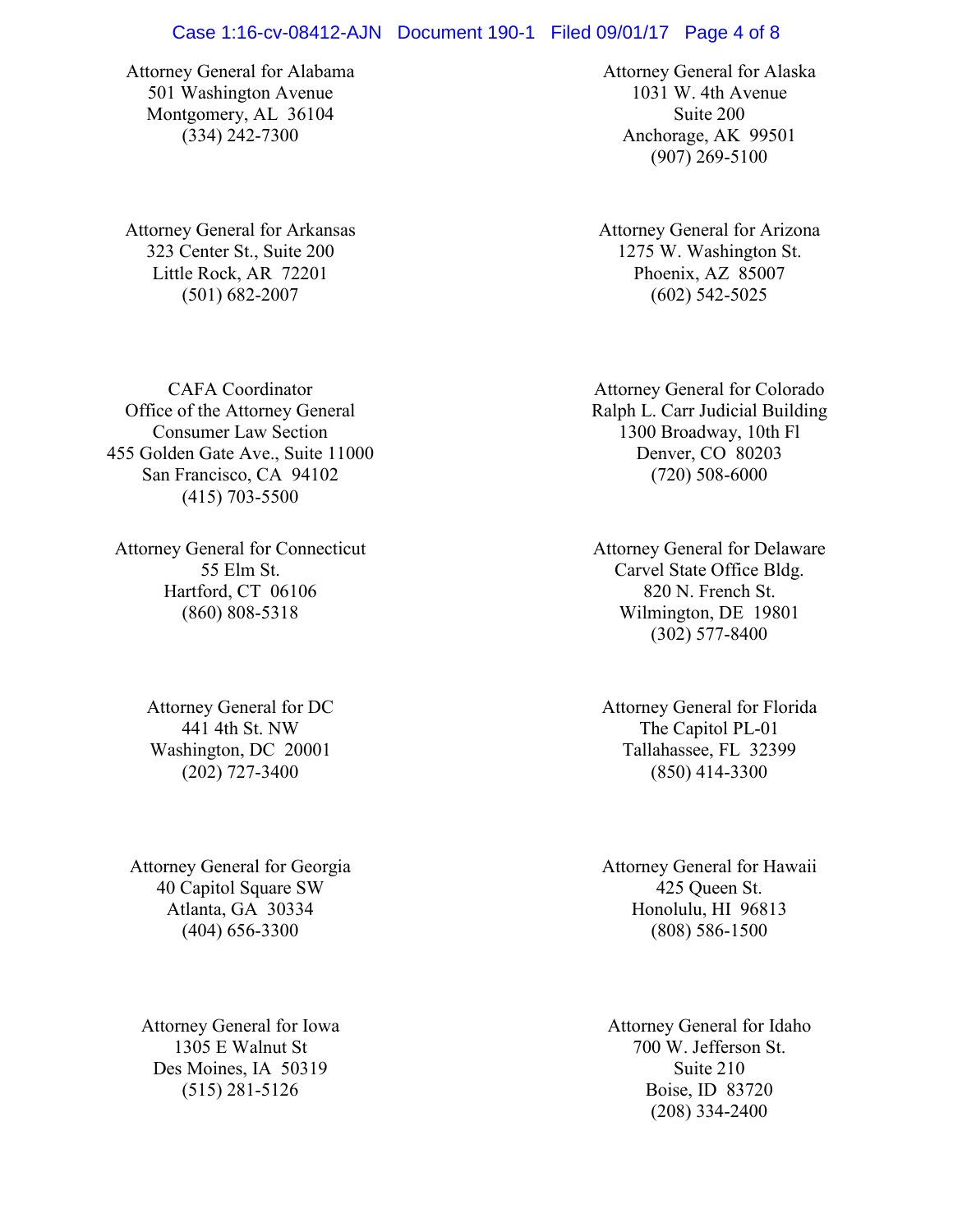#### Case 1:16-cv-08412-AJN Document 190-1 Filed 09/01/17 Page 5 of 8

Attorney General for Illinois 500 South Second Street Springfield, IL 62706 (217) 782-1090

Attorney General for Kansas 120 SW 10th Ave., 2nd Fl. Topeka, KS 66612 (785) 296-2215

Attorney General for Louisiana 1885 North 3rd Street Baton Rouge, LA 70802 (225) 326-6000

Attorney General for Maryland 200 St. Paul Pl. Baltimore, MD 21202 (410) 576-6300

Attorney General for Michigan G. Mennen Williams Bldg., 7th Fl. 525 W. Ottawa St. Lansing, MI 48909 (517) 373-1110

Attorney General for Missouri Supreme Court Building 207 W High St. Jefferson City, MO 65101 (573) 751-3321

Attorney General for Montana Justice Building, 3rd Fl. 215 North Sanders Helena, MT 59601 (406) 444-2026

Attorney General for Indiana 302 W. Washington St, 5th Floor Indianapolis, IN 46204 (317) 232-6201

Attorney General for Kentucky 700 Capitol Avenue Suite 118 Frankfort, KY 40601 (502) 696-5300

Office of Massachusetts Attorney General ATTN: CAFA Coordinator 1 Ashburton Pl. Boston, MA 02108 (617) 727-2200

Attorney General for Maine 6 State House Station Augusta, ME 04333 (207) 626-8800

Attorney General for Minnesota 445 Minnesota St. Ste 1400 St. Paul, MN 55101 (651) 296-3353

Attorney General for Mississippi 550 High St., Ste. 1200 Jackson, MS 39201 (601) 359-3680

Attorney General for North Carolina 114 West Edenton Street Raleigh, NC 27603 (919) 716-6400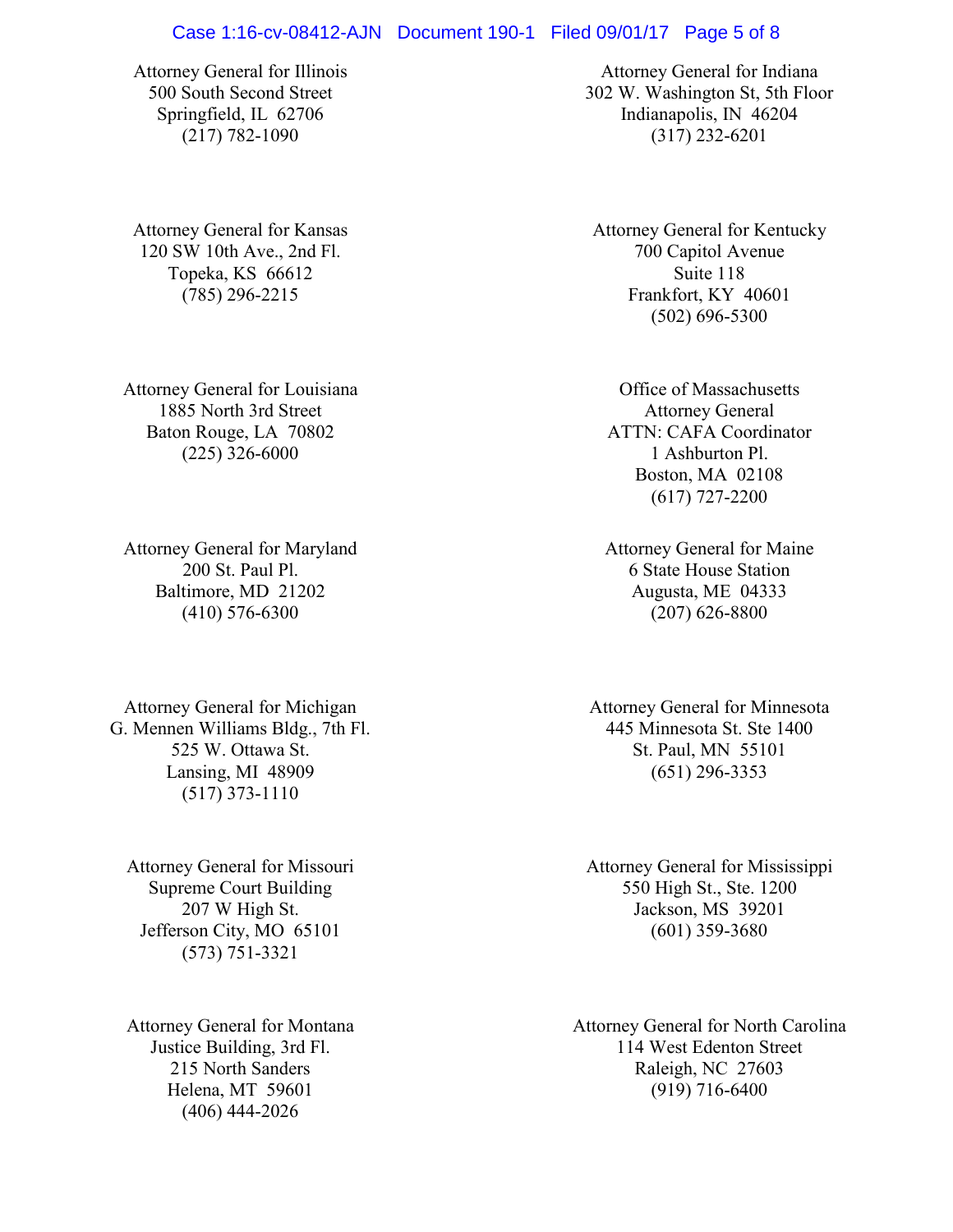#### Case 1:16-cv-08412-AJN Document 190-1 Filed 09/01/17 Page 6 of 8

Attorney General for North Dakota 600 E. Blvd. Ave., Dept. 125 Bismarck, ND 58505 (701) 328-2210

Attorney General for New Hampshire 33 Capitol St. Concord, NH 03301 (603) 271-3658

Attorney General for New Mexico 408 Galisteo St. Santa Fe, NM 87501 (505) 490-4060

Attorney General for New York The Capitol Albany, NY 12224 (800) 771-7755

Attorney General for Oklahoma 313 NE 21st St. Oklahoma City, OK 73105 (405) 521-3921

Attorney General for Pennsylvania 16th Floor, Strawberry Square Harrisburg, PA 17120 (717) 787-3391

Attorney General for South Carolina 1000 Assembly St., Room 519 Columbia, SC 29201 (803) 734-3970

Attorney General for Nebraska 2115 State Capitol Lincoln, NE 68509 (402) 471-2683

Attorney General for New Jersey HJC, 8th Floor, West Wing 25 Market Street Trenton, NJ 08625 (609) 292-4925

Attorney General for Nevada 100 N. Carson St. Carson City, NV 89701 (775) 684-1100

Attorney General for Ohio 30 E. Broad St., 14th Floor Columbus, OH 43215 (614) 466-4986

Attorney General for Oregon Oregon Department of Justice 1162 Court St. NE Salem, OR 97301 (503) 378-4400

Attorney General for Rhode Island 150 S. Main St. Providence, RI 02903 (401) 274-4400

Attorney General for South Dakota 1302 E. Hwy. 14, Suite 1 Pierre, SD 57501 (605) 773-3215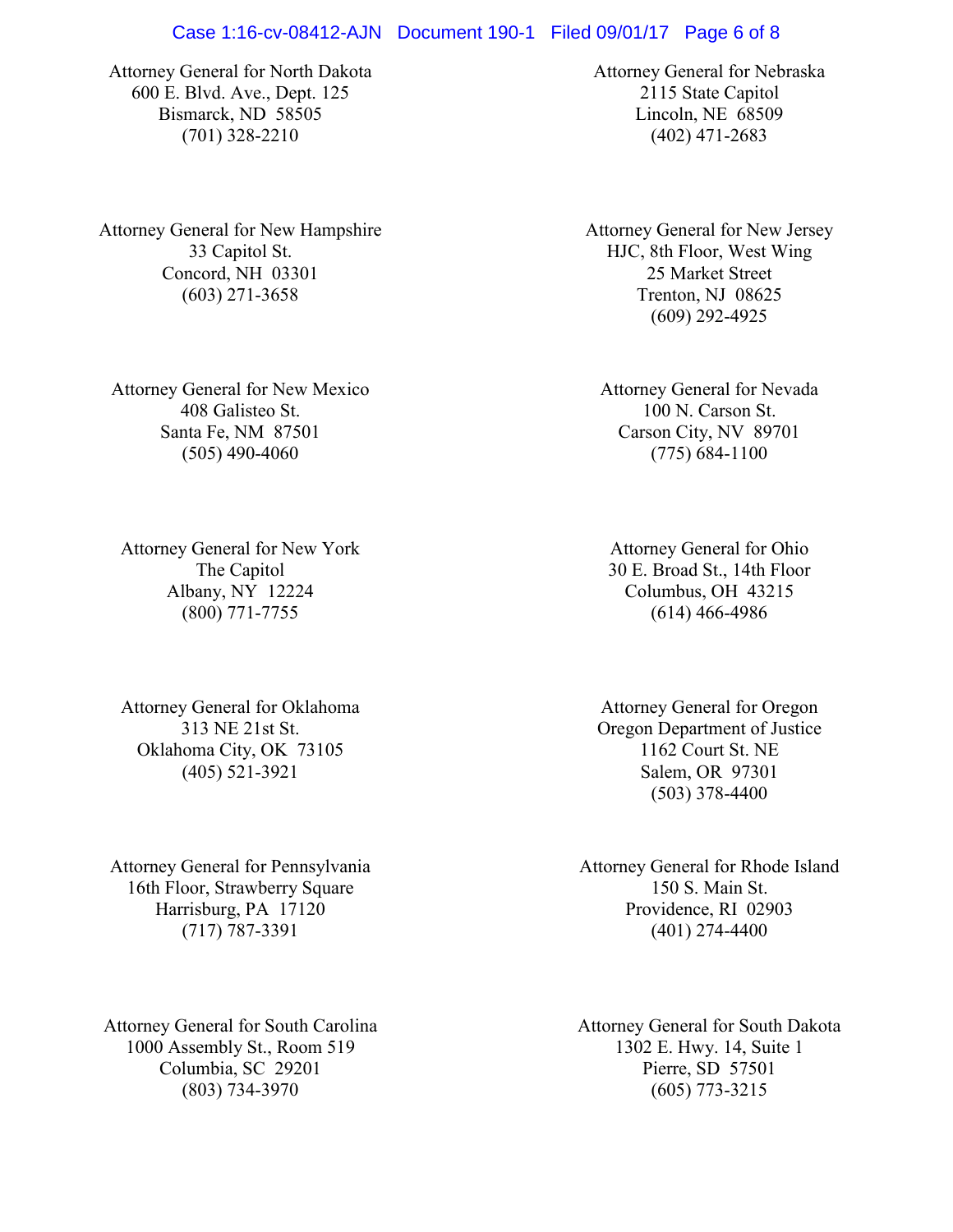#### Case 1:16-cv-08412-AJN Document 190-1 Filed 09/01/17 Page 7 of 8

Attorney General for Tennessee PO Box 20207 Nashville, TN 37202 (615) 741-3491

Attorney General for Utah 350 N. State St., Suite 230 Salt Lake City, UT 84114 (800) 244-4636

Attorney General for Vermont 109 State St. Montpelier, VT 05609 (802) 828-3171

Attorney General for Wisconsin 114 East State Capitol Madison, WI 53702 (608) 266-1221

Attorney General for Wyoming 2424 Pioneer Ave 3rd FL Cheyenne, WY 82002 (307) 777-7886

Attn: Adminstrative Section Attorney General for Guam 590 S.Marine Corps Drive ITC Bldg., Suite 706 Tamuning, GU 96913 (671) 475-3324

Edificio Principal del Depto. De Justicia Piso 11, 601 Calle Olimpo Esquina Axtmayer, Parada 11 San Juan, PR 00907 (787) 721-7771

Attorney General for Texas 300 W. 15th St. Austin, TX 78701 (512) 463-2100

Attorney General for Virginia 202 North Ninth St Richmond, VA 23219 (804) 786-2071

Attorney General for Washington 1125 Washington St. SE Olympia, WA 98504 (360) 753-6200

Attorney General for West Virginia State Capitol Complex Bldg. 1, Room E-26 Charleston, WV 25305 (304) 558-2021

Attorney General for American Samoa American Samoa Gov't. A.P. Lutali Executive Office Bldg Pago Pago, AS 96799 (684) 633-4163

> Attorney General for the Northern Mariana Islands Admin Bldg, PO Box 10007 Saipan, MP 96950 (670) 664-2341

Acting Attorney General for Virgin Islands 34-38 Kronprindsens Gade GERS Bldg, 2nd Fl St. Thomas, VI 00802 (340) 774-5666